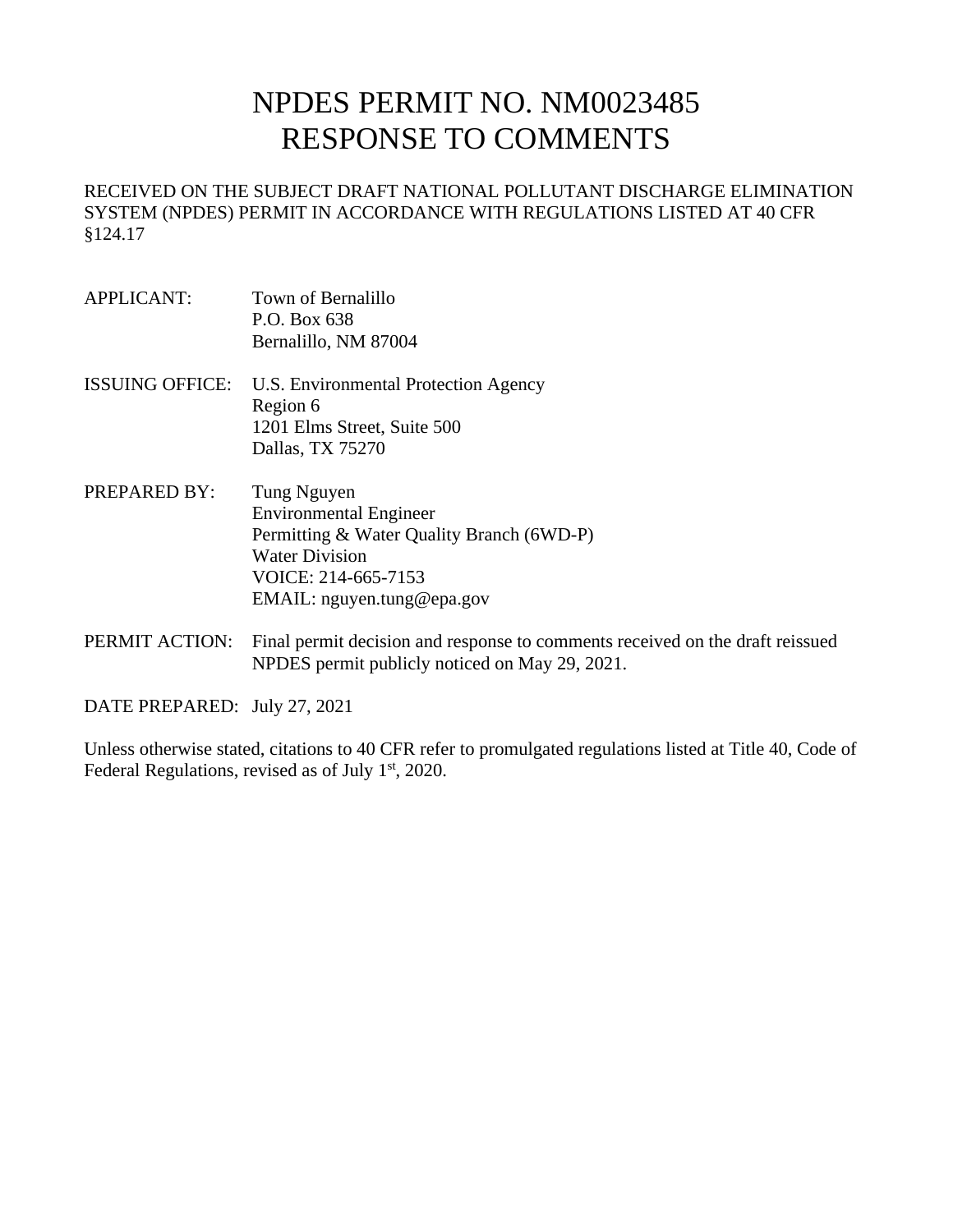# NM0023485 RESPONSE TO PUBLIC COMMENT Page 2 of 5

# **DOCUMENT ABBREVIATIONS**

In the document that follows, various abbreviations are used. They are as follows:

| 4Q3             | Lowest four-day average flow rate expected to occur once every three-years |
|-----------------|----------------------------------------------------------------------------|
| <b>BAT</b>      | Best available technology economically achievable                          |
| <b>BCT</b>      | Best conventional pollutant control technology                             |
| <b>BPT</b>      | Best practicable control technology currently available                    |
| <b>BMP</b>      | Best management plan                                                       |
| <b>BOD</b>      | Biochemical oxygen demand (five-day unless noted otherwise)                |
| <b>BPJ</b>      | Best professional judgment                                                 |
| <b>CBOD</b>     | Carbonaceous biochemical oxygen demand (five-day unless noted otherwise)   |
| CD              | Critical dilution                                                          |
| <b>CFR</b>      | Code of Federal Regulations                                                |
| cfs             | Cubic feet per second                                                      |
| cfu             | Colony forming unit                                                        |
| <b>COD</b>      | Chemical oxygen demand                                                     |
| <b>COE</b>      | United States Corp of Engineers                                            |
| <b>CWA</b>      | Clean Water Act                                                            |
| <b>DMR</b>      | Discharge monitoring report                                                |
| <b>ELG</b>      | <b>Effluent limitation guidelines</b>                                      |
| <b>EPA</b>      | United States Environmental Protection Agency                              |
| <b>ESA</b>      | <b>Endangered Species Act</b>                                              |
| <b>FCB</b>      | Fecal coliform bacteria                                                    |
| <b>F&amp;WS</b> | United States Fish and Wildlife Service                                    |
| mg/1            | Milligrams per liter                                                       |
| $\frac{u g}{l}$ | Micrograms per liter                                                       |
| <b>MGD</b>      | Million gallons per day                                                    |
| <b>NMAC</b>     | New Mexico Administrative Code                                             |
| <b>NMED</b>     | New Mexico Environment Department                                          |
| <b>NMIP</b>     | New Mexico NPDES Permit Implementation Procedures                          |
| <b>NMWQS</b>    | New Mexico State Standards for Interstate and Intrastate Surface Waters    |
| <b>NPDES</b>    | National Pollutant Discharge Elimination System                            |
| <b>MQL</b>      | Minimum quantification level                                               |
| O&G             | Oil and grease                                                             |
| <b>POTW</b>     | Publicly owned treatment works                                             |
| RP              | Reasonable potential                                                       |
| <b>SSM</b>      | <b>Sufficiently Sensitive Method</b>                                       |
| s.u.            | Standard units (for parameter pH)                                          |
| <b>SWQB</b>     | <b>Surface Water Quality Bureau</b>                                        |
| TDS             | Total dissolved solids                                                     |
| <b>TMDL</b>     | Total maximum daily load                                                   |
| <b>TRC</b>      | Total residual chlorine                                                    |
| <b>TSS</b>      | Total suspended solids                                                     |
| <b>UAA</b>      | Use attainability analysis                                                 |
| <b>USFWS</b>    | United States Fish & Wildlife Service                                      |
| <b>USGS</b>     | United States Geological Service                                           |
| <b>WLA</b>      | Wasteload allocation                                                       |
| <b>WET</b>      | Whole effluent toxicity                                                    |
| <b>WQCC</b>     | New Mexico Water Quality Control Commission                                |
| <b>WQMP</b>     | Water Quality Management Plan                                              |
|                 |                                                                            |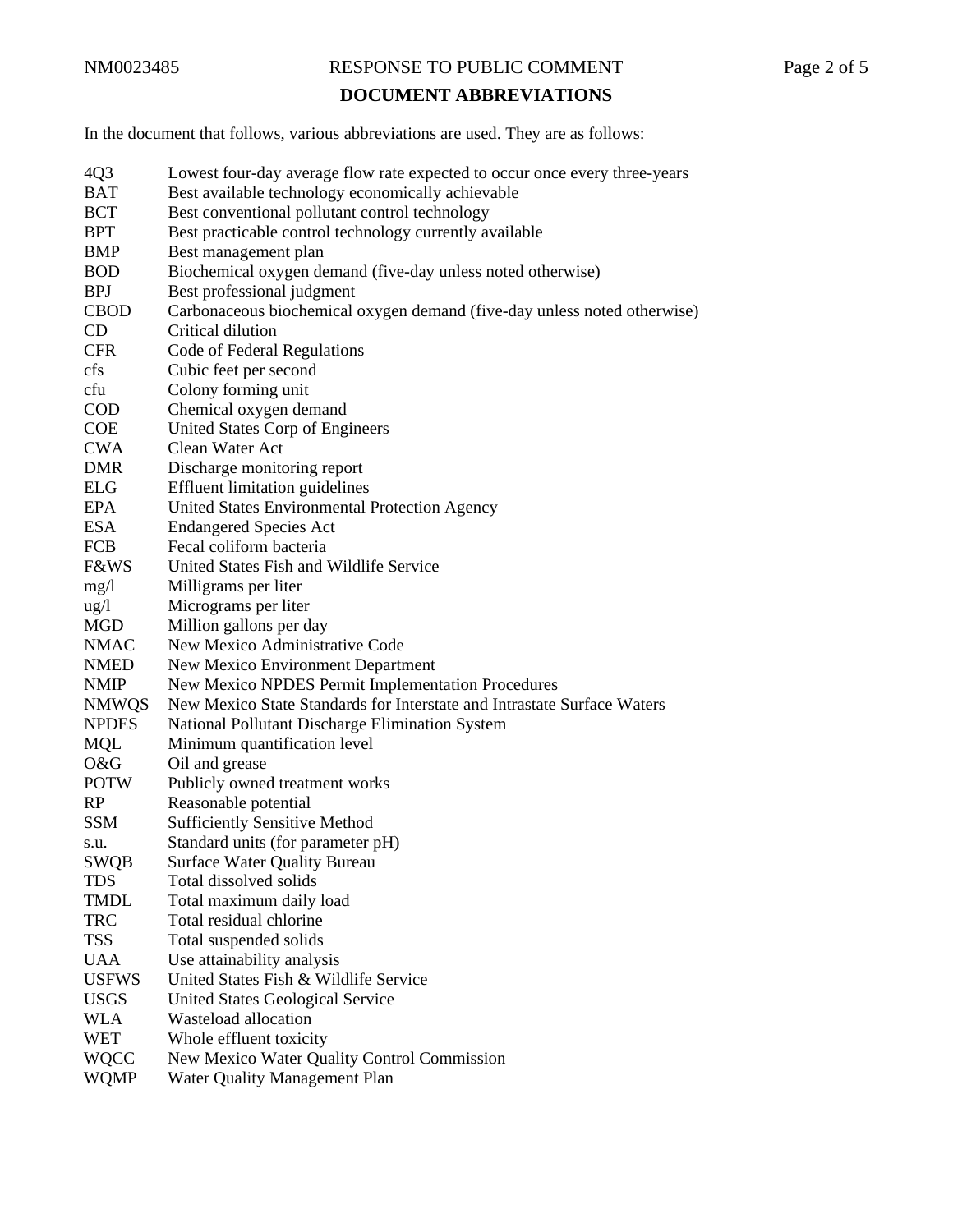### CHANGES FROM DRAFT PERMIT

There are changes from the draft NPDES permit publicly noticed on May 29, 2021:

- Quarterly monitoring of arsenic, ammonia and nitrate has been retained from the previous permit.
- Language requiring copy of applicable Toxicity Reduction Evaluation (TRE) to be sent to Pueblo of Isleta has been added.
- Sample type for DO has been changed to "Instantaneous Grab" from "3-hr Composite".
- Sample type for the adjusted gross alpha has been changed to "Grab" from "3-hr Composite".
- Footnotes \*10, \*11 and \*12 have been added.

### CWA §401 CONDITIONS OF CERTIFICATION RECEIVED ON THE DRAFT PERMIT

None

## COMMENTS RECEIVED ON THE DRAFT PERMIT

Letters from Governor Stuart Paisano, Pueblo of Sandia (Pueblo), to Evelyn Rosborough, EPA date June 29, 2021

Letter from SWQB Chief Shelly Lemon, New Mexico Environment Department (NMED), to Charles Maguire, EPA dated June 24, 2021

Letter from Mayor Jack Torres, Town of Bernalillo (Permittee), to Evelyn Rosborough, EPA dated June 22, 2021

### RESPONSE TO COMMENTS

**Comment 1 (Pueblo)**: The Pueblo would like to see continued monitoring of arsenic, ammonia, and nitrate. The Pueblo understands reasoning for the removal of these pollutants for monitoring, but would like to see continued monitoring with quarterly reports. The Pueblo is beginning its triennial review of its water quality standards and continued monitoring of these pollutants in the Town of Bernalillo's WWTP discharge will assist the Pueblo in this evaluation.

**Response 1:** EPA agrees with the warranted requests and retains the quarterly monitoring of arsenic, ammonia and nitrate. Changes have been made the final permit.

**Comment 2 (Pueblo)**: The Pueblo would require the Town of Bernalillo to send copies of their Toxicity Reduction Evaluation (TRE), quarterly TRE activity reports, and final report to the Pueblo at the following address: Pueblo of Sandia, Environment Department, Water Quality Program, 481 Sandia Loop, Bernalillo, New Mexico 87004.

**Response 2**: EPA has added language requiring copy of the applicable TRE to be sent to the Pueblo by mail. This additional language states: "… and Pueblo of Sandia, whose mailing address is shown in Part III.D.4." in Part II.E.4.a of the final permit.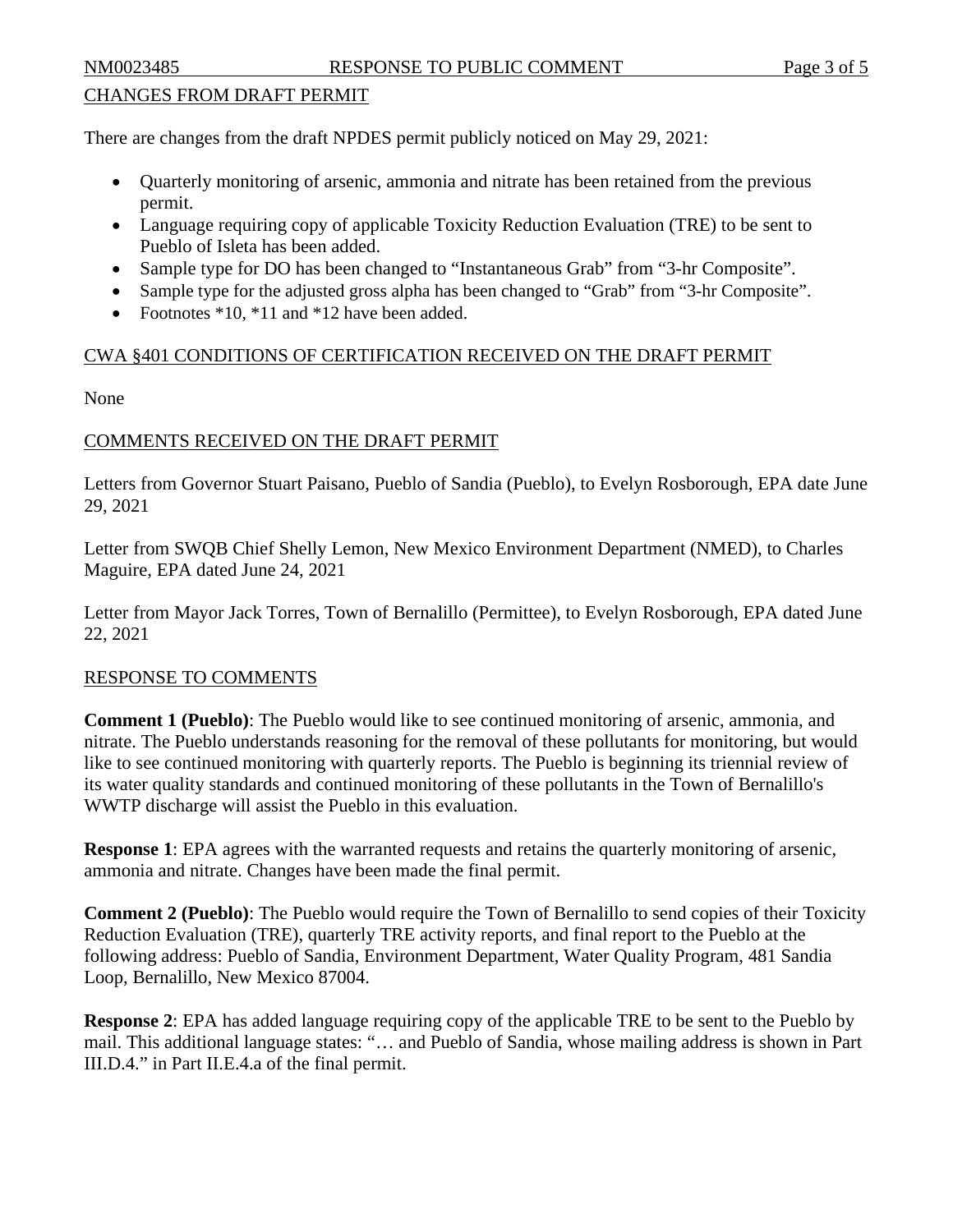**Comment 3 (NMED)**: In the Fact Sheet, Part III within the table the Parameters pH, minimum, standard units (su) should be corrected to pH, minimum, standard units (s.u.). This would be in accordance with the document abbreviation for s.u. corresponding to standard units.

**Response 3**: Typographical error in Fact Sheet noted. Because EPA does not change/revise the fact sheet, and s.u. was correctly used in the draft permit, there is no change in the final permit for this comment.

**Comment 4 (NMED)**: In the Fact Sheet, Part V, Section C, subsection 5 there is mention of Outfall 601 which should be removed as the permit only discusses Outfall 001.

**Response 4**: Outfall 601 does not exist in this permitted facility; this outfall is stated by error in the fact sheet. It's noted for future and no change has been made in the final permit.

**Comment 5 (Permittee)**: In Fact Sheet, Paragraph V.C.5. Permit Action - Water Quality-Based Limits: The EPA has listed that "Concentrations limits are monitored at Outfalls 001 & 601". This information is incorrect as the Town only has one outfall, Outfall 001, as listed in the NPDES Permit Application submitted by the Town and in the Draft NPDES Permit.

**Response 5**: Please refer to Response 4 above.

**Comment 6 (Permittee)**: The Draft NPDES Permit, Part I, Paragraph A.1. table lists the DO sample type as a "3-hr Composite", whereas the previous permit listed the sample type as "Grab". The Town requests clarification as to why this sample type was changed from "Grab" to a "3-hr Composite". We believe that field measurement (grab) of the dissolved oxygen would be more appropriate.

**Response 6:** The previous permit states sample type of "Instantaneous Grab" for DO; this sample type is required under 40 CFR 136.3 with maximum holding time of 15 minutes. EPA retains this required sample type for DO; the "3-hr Composite" is changed to "Instantaneous Grab" in the final permit.

**Comment 7 (Permittee)**: Fact Sheet, Paragraph V.C.5.c. Toxics: The EPA has listed that the adjusted gross alpha monitoring requirement was "reduced to annually", whereas all other instances in the Fact Sheet and Draft NPDES Permit lists the sampling frequency as quarterly. The Town requests clarification on whether the sampling frequency for adjusted gross alpha is annually or quarterly.

**Response** 7: The "reduced to annually" was an error as EPA intentionally retains the previous quarterly monitoring for the adjusted gross alpha for the TMDL future purpose. No change is made in the final permit.

**Comment 8 (Permittee)**: The Draft NPDES Permit, Part I, Paragraph A.1. table lists the adjusted gross alpha sample type as a "3 hr Composite", whereas the previous permit listed the sample type as "Grab". The Town requests clarification as to why this sample type was changed from "Grab" to a "3-hr Composite".

**Response 8**: Similarly, as mentioned in Response 7 above, the previous monitoring is retained. EPA changes this sample type to "Grab" and also adds footnote \*10 for this pollutant in the final permit. The footnote was in the previous permit and in accordance with 40 CFR 136.